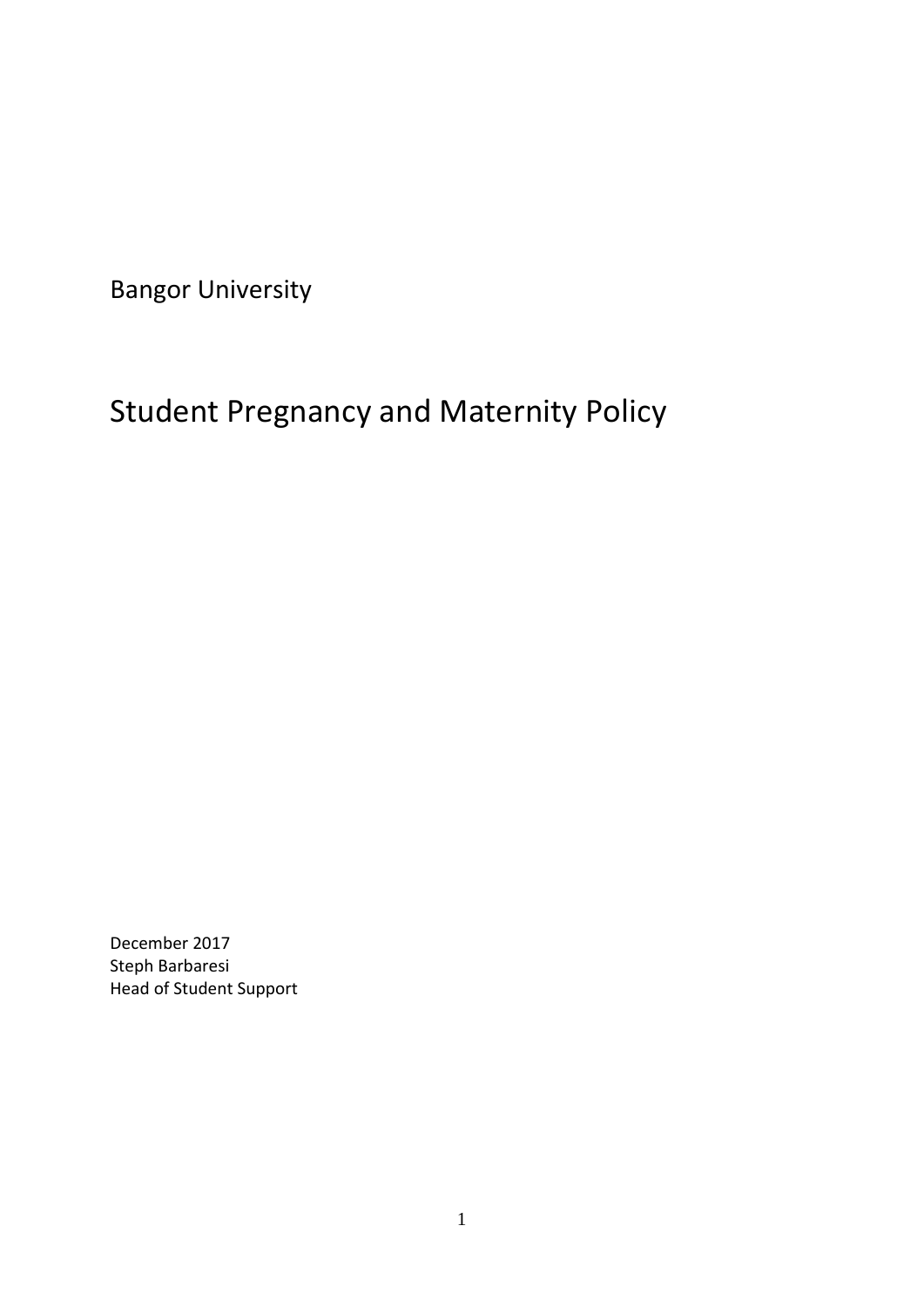# Content

- 1. Introduction
- 2. Scope of Policy
- 3. Policy statement
- 4. Rights and Responsibilities 4.1 For students who become pregnant during their studies 4.2 For fathers and partners who have responsibility for bringing up the child 4.3 For students about to become parents (e.g. through adoption)
- 5. Data collection and monitoring
- 6. Complaints
- 7. Guidance for Staff
- 8. Sources of information and help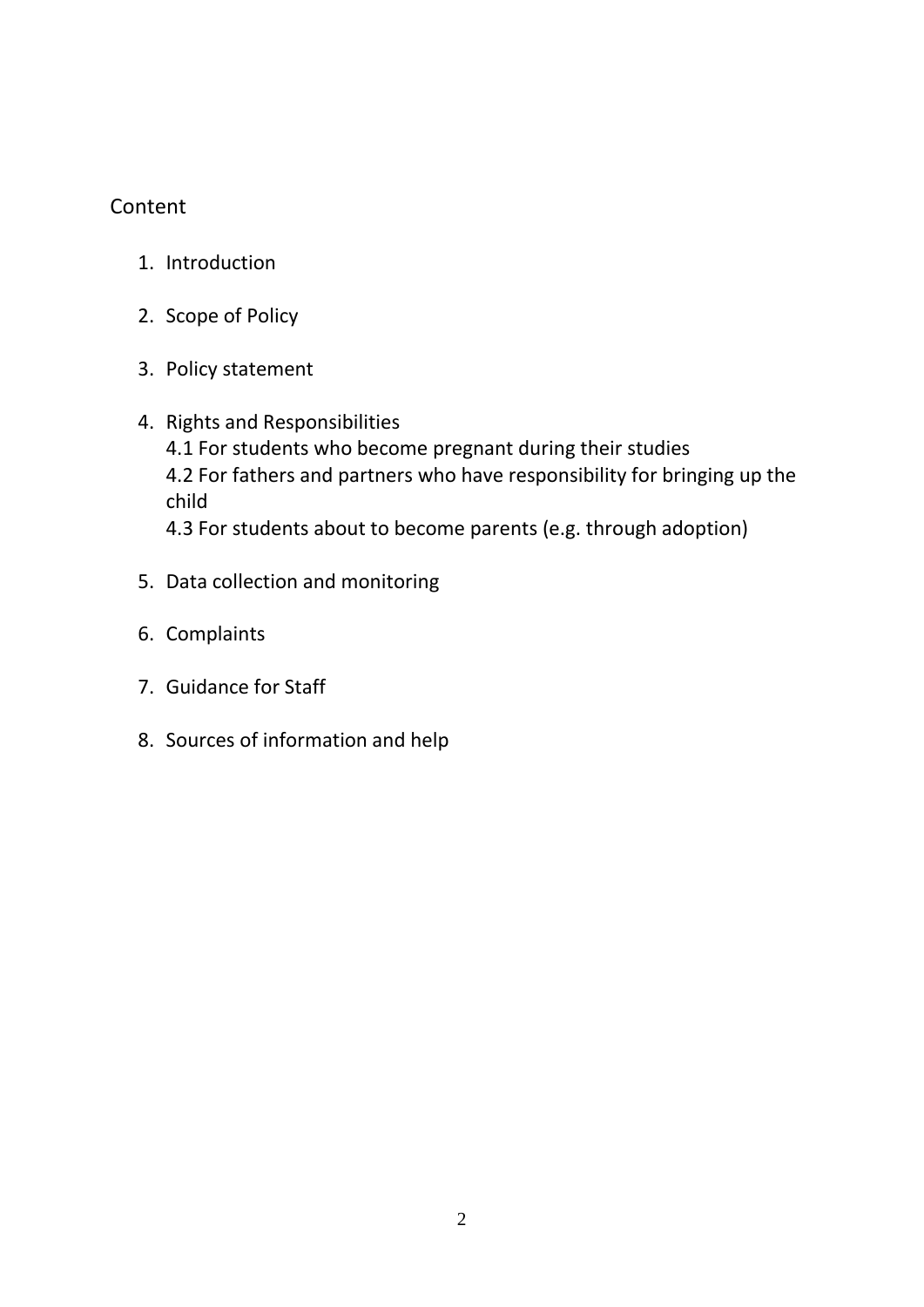# **1. Introduction**

This Policy provides advice and guidance to:

- Students who become pregnant during their studies, to their partners, and to those who have recently become parents (e.g. through adoption) on issues related to their study
- University staff members who may have a role in advising students coming to them with these issues.

# **2. Scope of the Policy**

The policy covers any student who becomes pregnant during her studies, and students who are about to become fathers. It also covers any student who is the partner (including same sex partner) of someone who is pregnant and expects to be responsible for the child, and any student becoming a parent (e.g. through adoption) of a child.

# **3. Policy Statement**

The University believes that becoming pregnant or caring for a child should not, in itself, prevent any student from succeeding in their studies. The University is committed to showing as much flexibility as possible to facilitate a student's success, making sure no student is disadvantaged as a result, whilst maintaining academic standards. The degree of flexibility that can be offered will vary between programmes of study, but all Schools will follow the general approach set out in this document.

The University's position will reflect the guiding principles as highlighted in the Equality Challenge Unit document 'Student pregnancy and maternity: implications for institutions of higher education ' of ;

- avoiding less favourable treatment
- taking a flexible approach
- demonstrating a non-judgemental and sensitive approach
- enabling informed choices

The health and safety of a pregnant student will be of paramount importance at all times, and all students covered by this policy should be dealt with in a sensitive, non

- judgemental and confidential manner. Only members of staff who need to be informed for valid reasons will be informed of a student's circumstances and this will be done only with the student's prior consent.

The policy focuses primarily on study-related matters, but sources of help and advice on related issues can be found at the end of the document.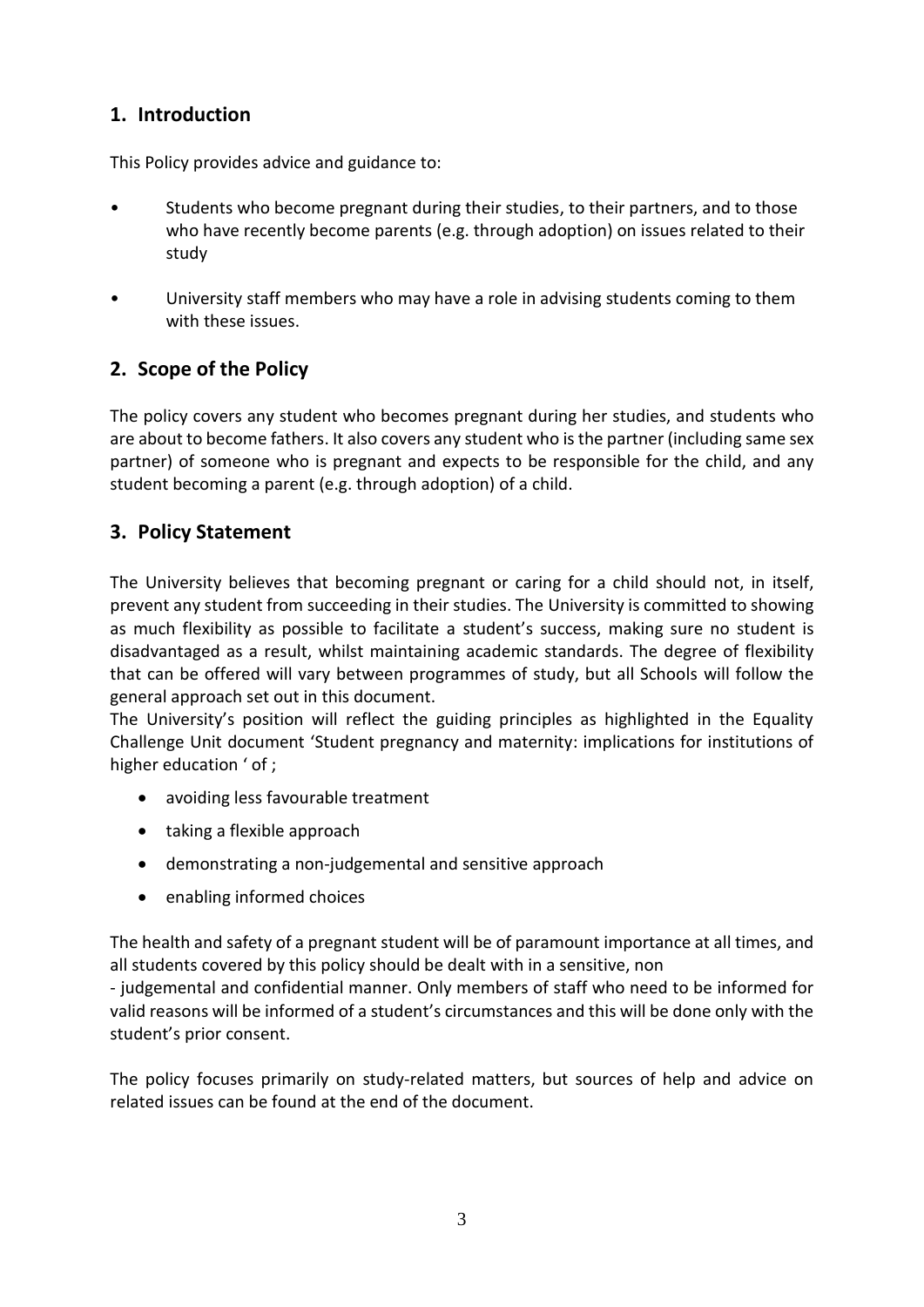# **4. Rights and responsibilities**

This section covers rights and responsibilities for students, staff and the University

4.1 For students who are pregnant during their studies

#### 4.1.1 Confirming the pregnancy

If a student discloses her pregnancy, the University does not need to ask for proof. If the University needs to consider the impact of the pregnancy on the student's attendance or academic attainment, it can ask for evidence in the form of appointments and letters from the student's midwife or GP.

Not all students will continue with their pregnancy to full term. Therefore information concerning a student's pregnancy should be treated sensitively and only passed on with the student's consent. If a student decides to terminate the pregnancy, or miscarries, this information need not be disclosed to the University. Any absence from the University required as a result should be classed as 'sick leave' but there is no need to give the specific reason.

## 4.1.2 Contacting the academic School

If the student plans to continue with her pregnancy, it is advised that she let someone in her School know as soon as possible. Whilst the personal tutor would normally be the first point of contact, the student may choose initially to speak with another member of staff with whom she feels more comfortable. However students should note that the personal tutor will need to be informed as soon as possible so that appropriate support can be put in place.

The University can only make provision for the student if she lets a member of staff know that she is pregnant.

#### 4.1.3 Implications for study

A member of School staff will meet with the student to discuss how the pregnancy is likely to impact on her study and may carry out a risk assessment (see 4.1.7). There may need to be an interruption of studies depending on when the baby is due, and the student will decide, with appropriate advice, (1) whether an interruption (suspension) of studies is needed and (2) if so, the time period this needs to cover. This decision needs to take into account the academic requirements of the student's course. The student should then be directed to the Head of Student Support in Student Services for further advice and to complete the interruption of studies. <http://www.bangor.ac.uk/regulations/BUProc07-v201501.pdf>

A plan (see appendix 1 for the template suggested by the Equality Challenge Unit) should be devised (in writing) by the personal tutor or other nominated member of staff detailing any special arrangements required during the student's pregnancy: when the student is likely to start her maternity-related absence; what information will need to be communicated, her preferred method of communication during her absence and the agreed timescale for her return to study.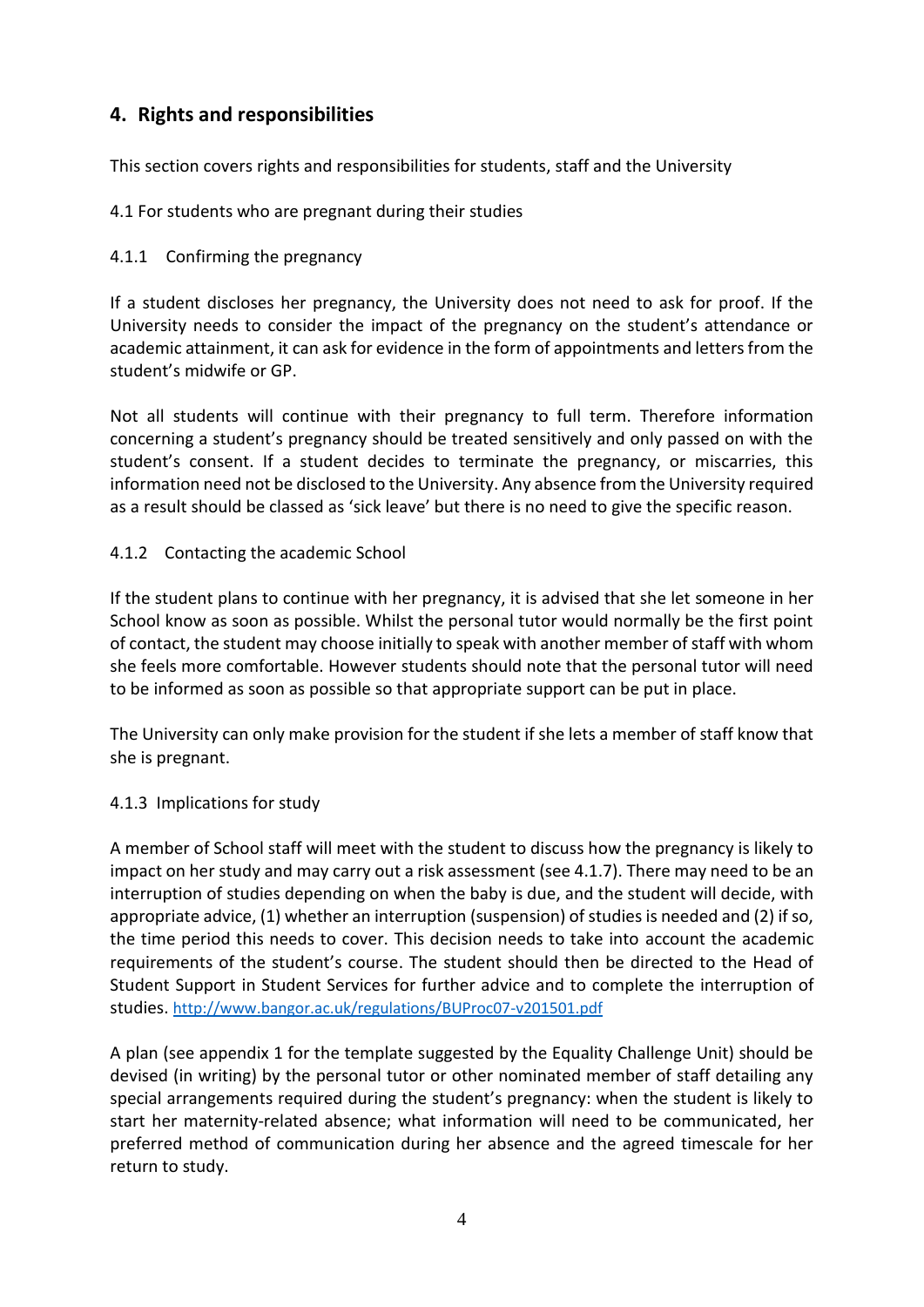The student should receive a copy of this, as should other appropriate member(s) of staff requiring this information (including, where required, Conveners of Examination Boards Chairs of Mitigating Circumstances Committees). The student's permission should be established before passing on information.

For international students from outside the EU, please refer to paragraph 4.1.10

If the student continues to study during her pregnancy, she should meet regularly with her Personal Tutor or other designated member of staff, to assess the effectiveness of any special arrangements put in place. Where necessary, further adjustments can be made.

## 4.1.4 Assessments and Examinations

If a student is due to give birth near to or during assessment deadlines or the examination period and wishes to complete her work or sit her examinations, she should not be prevented from doing so. At all times the student's health, safety and well-being should be paramount.

In examinations, pregnant students may require rest breaks and may need more frequent visits to the lavatory. They may also require a more comfortable and supportive chair, or other adjustments depending on the nature of the examination.

The University's Examination's Officer is responsible for agreeing any standard adjustments that can be made for pregnant students taking examinations.

If a student is concerned about sitting examinations or meeting assessed work deadlines, or if she has a pregnancy-related health condition that is exacerbated by stress, she should be advised to seek advice from her midwife or GP. If the advice is that she should not sit an exam or try to meet a deadline, an alternative method of assessment should be explored, in accordance with the University's Assessment Regulations. If she is unable to undertake an alternative method of assessment, the student should submit a Mitigating Circumstances form together with supporting evidence from her GP or midwife; the appropriate Committee can then decide whether to agree an extension or defer an exam.

#### 4.1.5 Field work

Where the student plans to take part in field work as part of her studies, this should be included in the risk assessment carried out by the School as there may be particular risks associated with the field work; the student should discuss this fully with an appropriate member of staff.

From the start of the 7<sup>th</sup> month of pregnancy, students will only be permitted to take part in field work after a risk assessment is undertaken, taking into account the nature of the field work involved and the health of the student. Students will not be permitted to take part in field work after 35 weeks of pregnancy.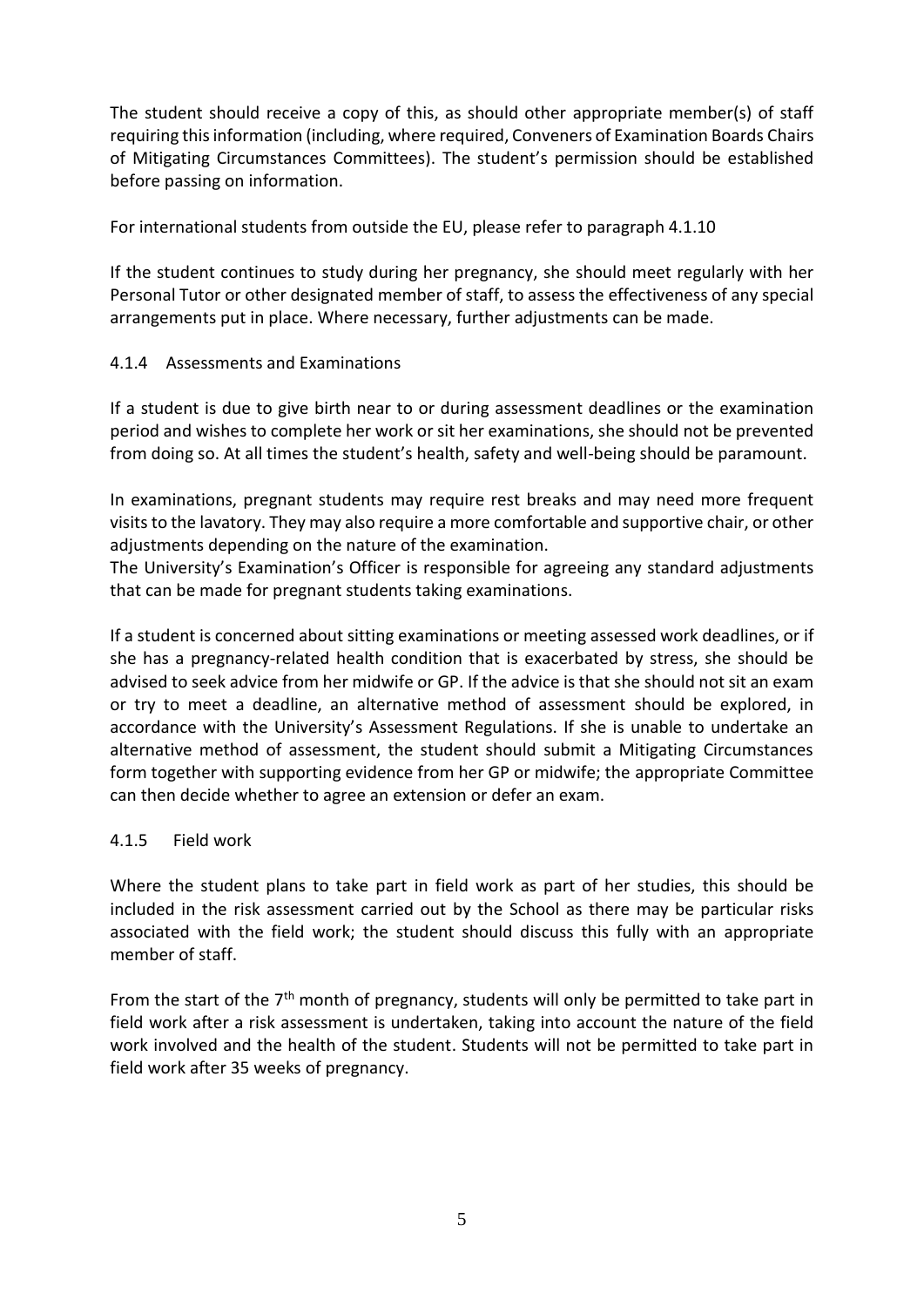#### 4.1.6 Study abroad/ placement

If a student becomes pregnant whilst on a study year abroad or a placement, she must contact the School to make appropriate plans to ensure that her health (and that of her baby) is safeguarded and academic progress is properly managed.

If a student is required to undertake a placement during her pregnancy, the School must liaise with the Placement Provider to ensure that a Health & Safety Risk Assessment is carried out. Students should also take note of the University's procedures for placement learning.

## 4.1.7 Resuming studies

The student (if she is an undergraduate student) will be contacted by the Head of Student Support to confirm her return in advance of the agreed return date. Once confirmed the student should contact her School to discuss her re-integration into her studies, and should be provided with information such as her timetable and any appropriate dates for which childcare may be needed. Eg field trips, examination dates.

The same will apply to postgraduate students but the student will need to confirm her return with the Academic Registry who will in turn notify the academic School.

#### 4.1.8 Health and Safety

Health and safety measures may need to be put in place in order to protect the student and her unborn baby, and this will be particularly relevant in certain Schools.

Once the student has let her School know of her pregnancy, a person-specific Risk Assessment will be carried out by the School for undergraduate students or by Occupational Health and Safety Services for postgraduates. This will identify any risks that may be present which could harm the student or her baby, and detail steps that need to be put in place to alleviate or minimise these risks. It should also detail any risks that may arise from any placement period or fieldwork due to be undertaken (see 4.1.4/5).

If it is not practical to make the adjustments required by the Risk Assessment or if the identified risks are unavoidable, the student may need to take time out from her studies although every effort should be made by the School, where possible, to manage the Health & Safety risks and find alternative ways of allowing the student to continue her course if deferment does not accord with her wishes.

The greatest risk to an unborn baby is during the first 13 weeks of pregnancy and so it is important that the student informs the University as early as possible.

Any student who has given birth must not return to University within two weeks of giving birth; this is in line with Employment Law.

NHS Student Bursaries recommends a minimum of 12 weeks maternity absence but allows students to return earlier with the approval of a healthcare professional.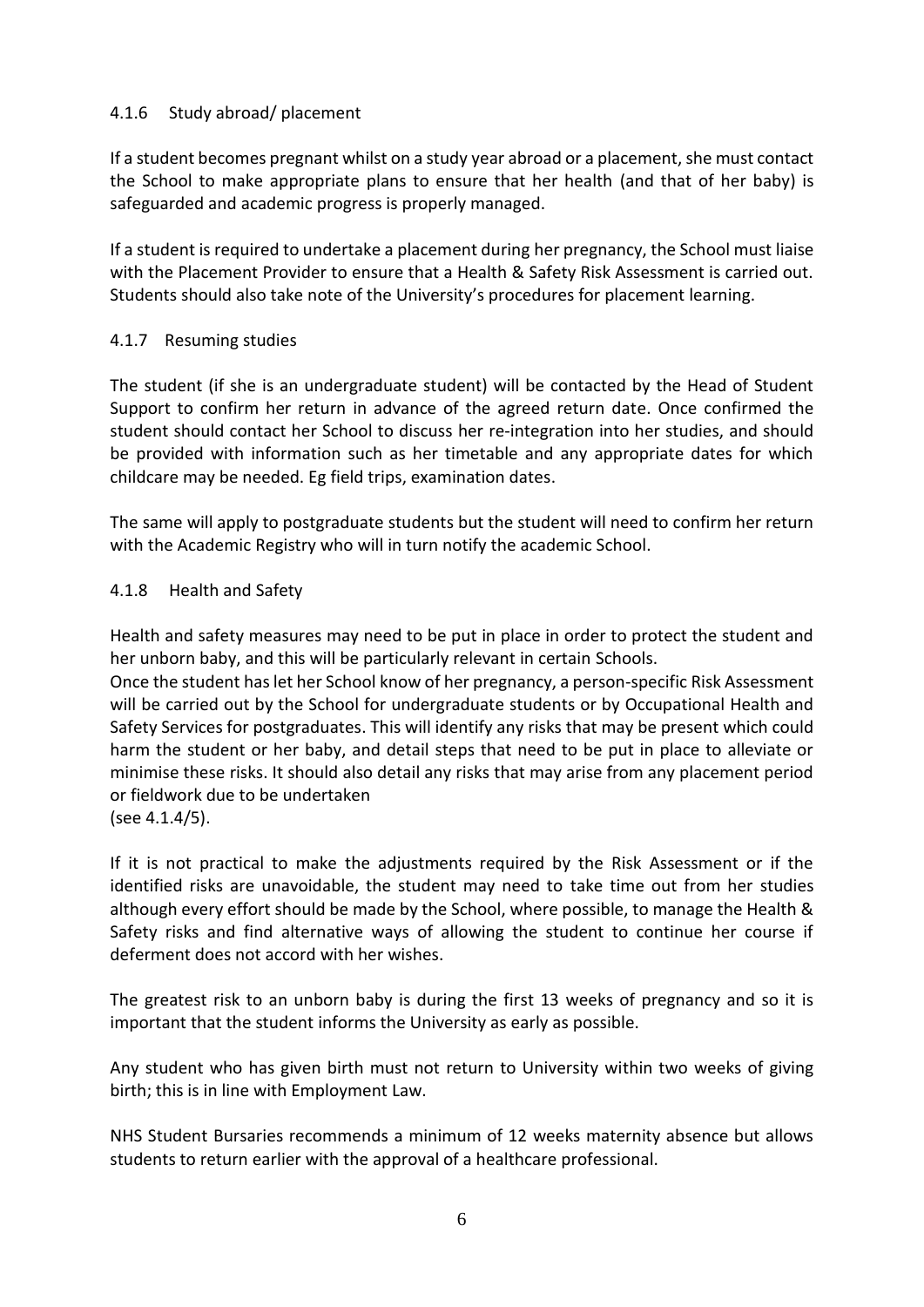#### 4.1.9 Financial Considerations

Undergraduate students should seek advice from their own funding body e.g. Student Finance Wales or Student Finance England to establish what financial support they will be entitled to both during the pregnancy and afterwards, as a package of support is available to students who are parents. For individual advice and support, a student can contact the Money Support Unit in Student Services or the International Student Welfare Support Team.

Postgraduate and Research students who receive funding from external bodies should follow the guidance for their particular scheme, or contact their funding body or sponsor for further advice.

## 4.1.10 International students from countries outside the EU

The Student Pregnancy and Maternity Policy is applicable to all students studying at Bangor University; however, additional points relating to international students from outside the EU and their immigration obligations must also be considered.

Due to complex immigration and visa regulations for international students, any decisions about interruptions to study, extensions to programme length and plans to return to study should be made in consultation with the International Education Centre's Welfare Team. This applies to both maternity and paternity leave.

International students with financial sponsors must contact their sponsors at the earliest opportunity to agree a plan of action (such as deferring study/resumption of study etc.).

Those international students who are not entitled to any maternity benefits in the UK may prefer to return home for the duration of their pregnancy. It should be remembered that most airlines will not carry passengers who are 7 months or more pregnant and this should be taken into account when planning.

The University is required to report any Tier 4 registered student who arranges an Interruption of Studies to the UK Border Agency. Such students may be required to leave the UK during their period of suspension.

#### 4.1.11 Accommodation

Students who become pregnant whilst living in University accommodation may find that this is no longer suitable for health and safety reasons. In such circumstances students would be released from their contracts. Advice should be sought from the Halls Office. Unfortunately, the University does not have any family accommodation so the student will not be able to continue to live in Halls after the birth. Should students need assistance in finding alternative accommodation they may contact the Student Housing Office.

Students living in Private Halls should contact their Halls Manager for further advice and information.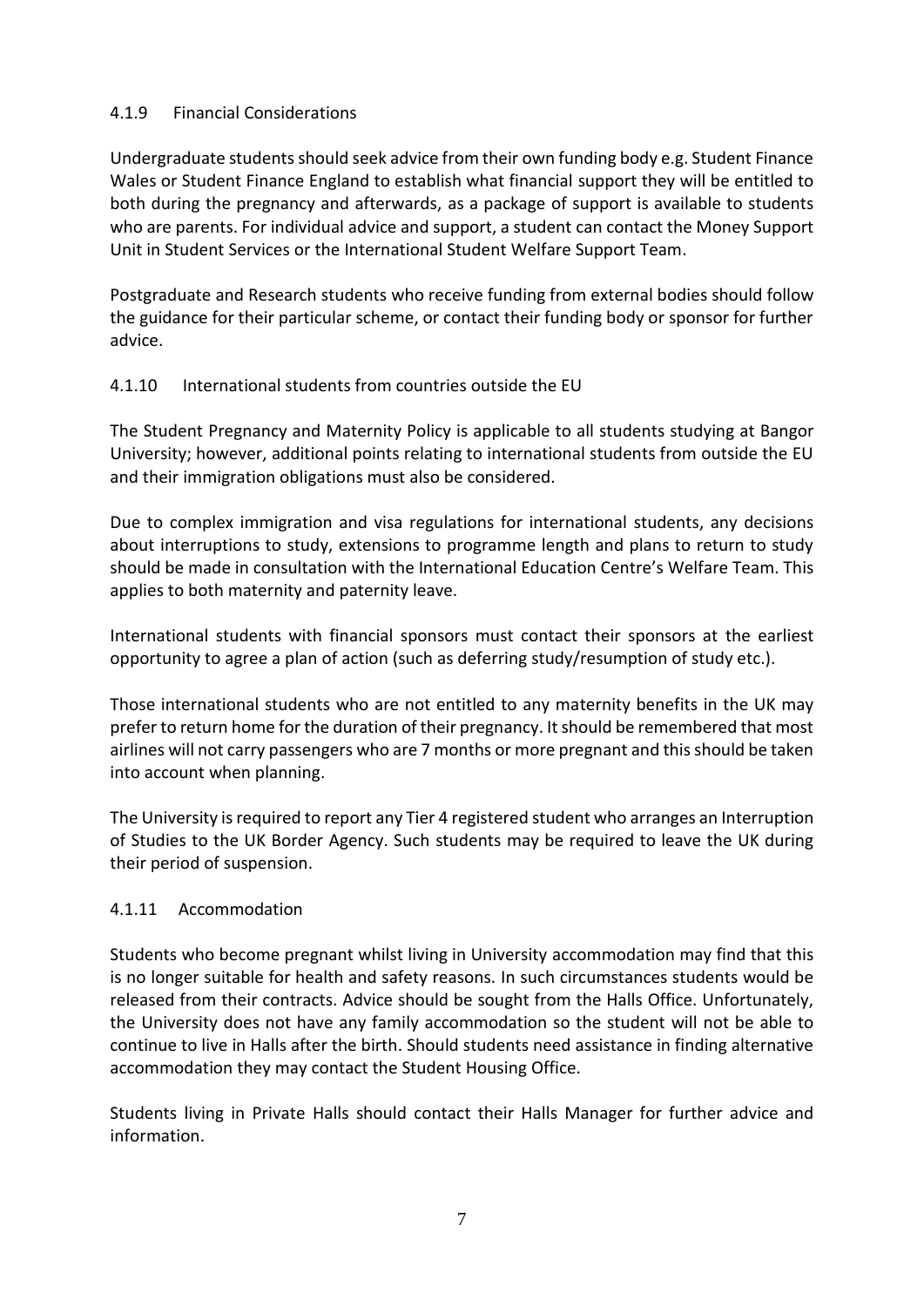For further sources of help and support, please see the 'Sources of Information and Help' section at the end of this document.

## 4.1.12 Babies/Children on Campus

Students may bring babies and children into public areas of the University. They can also be brought into 1:1 meetings with the member of staff's permission. Students can also bring babies and children into areas or activities that have been approved by the Head of School (or nominee) following a risk assessment of the location and/or activity.

Students must ensure they have suitable childcare arrangements in place at times when they are expected to be at University for scheduled teaching or research activities. A grant may be available to undergraduates to help with the costs of childcare, and students are advised to contact their funding provider for information. Students must not bring babies or children to University with the expectation that a staff member or fellow student will take responsibility for caring for the child whilst the student is in classes.

In an emergency students can bring children to lectures, but usually not to small group seminars or tutorials. The University's aim is to have a flexible approach, but lecturers can refuse access for one or more of the following reasons;

- 1. The presence of a child would be disruptive.
- 2. There are health & safety concerns,
- 3. The topic of the lecture would be inappropriate for a child.
- 4. The child has been excluded from a school or nursery because it has an infectious condition.

In all circumstances students are wholly responsible for the supervision of their child. Students must ensure the safety of their child at all times and the child must never be left on their own.

#### 4.1.13 Breastfeeding

A designated breast feeding room is available in Neuadd Rathbone (Room 209, Ground floor), however this may not always be the most practical location for the student, in which case the student's School should seek to make suitable arrangements.

The Equality Act 2010 gives explicit protection to women who breastfeed in public places and it is unlawful to ask them not to, or to prevent them doing so. If other students are uncomfortable with this, for example for religious reasons, the needs of the breastfeeding student takes precedence.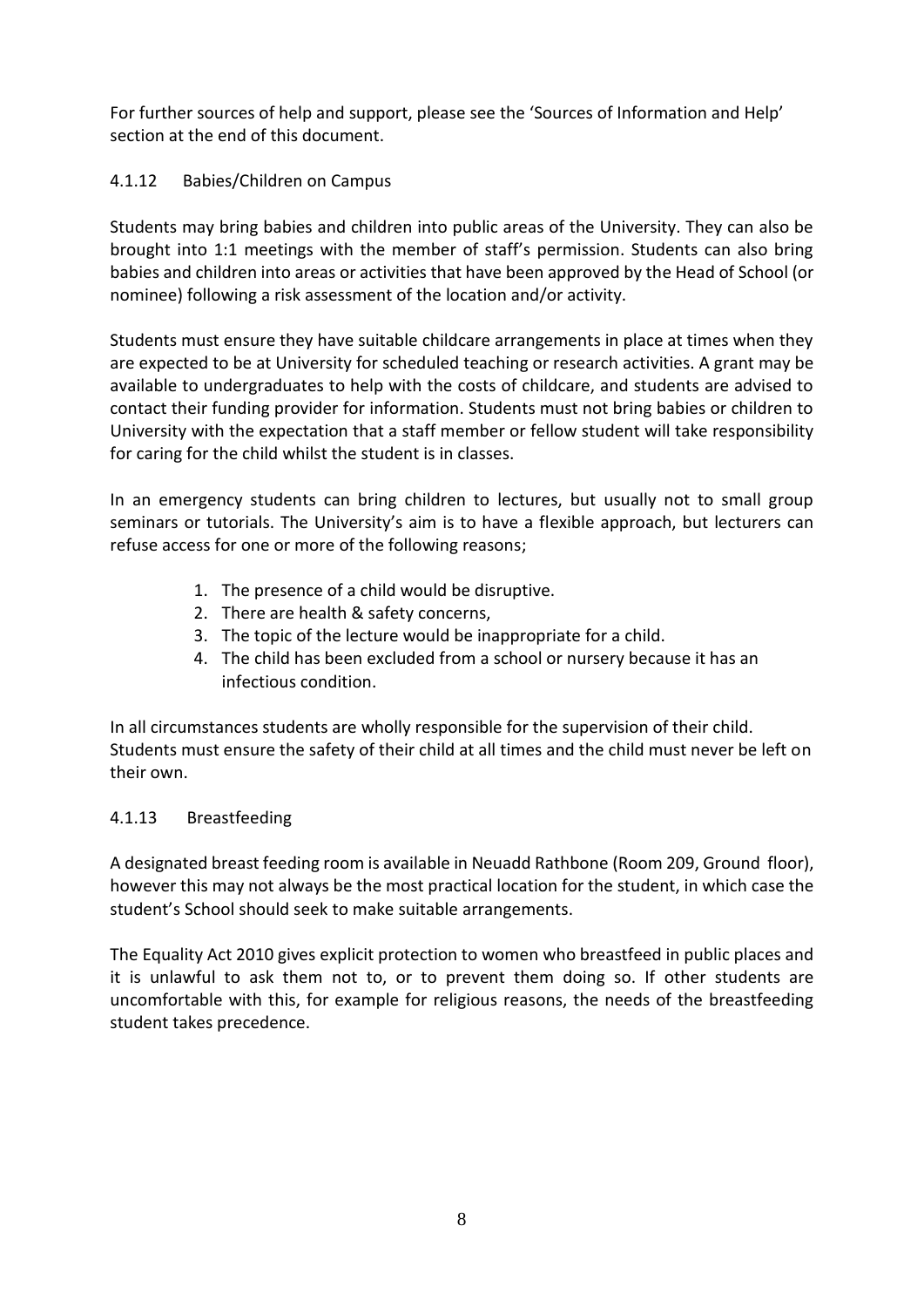## **4.2 Support for fathers and partners (including same-sex partners) who have responsibility for bringing up the child**

#### 4.2.1

Paternity-related absence

Any student discovering he is to become a father, or any partner of a pregnant student (including same sex partners) who expects to be responsible for raising the child with the mother, will be entitled to request time out of study. This is likely to include time off for medical appointments prior to, and after, the birth, as well as a period of maternity support leave immediately following the birth. A student in this situation should contact their Personal Tutor or Course Director/Supervisor to discuss this. Flexibility will be shown where possible although this will necessarily be more limited in some programmes than others and students should be aware of the potential negative impact on their studies; students should also note that flexibility may be limited where there are external requirements.

If a student wants to take paternity-related absence, they should inform their Course Director or Personal Tutor at least 15 weeks before the baby is due in case they wish to attend antenatal appointments. The University will allow fathers and partners paternity absence of two consecutive weeks within 56 days of the child being born; this is in line with Employment Law.

#### 4.2.2 Assessments and placements

If a student chooses to sit an examination whilst their partner is in labour or during their paternity-related absence, they should be made aware of the University's Mitigation Circumstances procedure. If a student is unable to sit an examination or submit coursework because of their partner's pregnancy or labour, they should submit a Special Circumstances form, together with supporting evidence, in order that the appropriate Committee can decide on an appropriate way forward.

If a student is unable to complete other compulsory elements of the programme of study, such as field trips or work placements, the School should consider the feasibility of undertaking them at a later time or alternative assessment; if this is not feasible, the School should notify the student of the reasons in writing.

## **4.3 For students about to become parents (e.g. through adoption)**

Students about to become parents (e.g. through adoption) should inform their School of their circumstances as soon as possible so that suitable arrangements can be made.

Only one member of a couple jointly adopting may take adoption leave. This applies regardless of whether one or both members of the couple are students. The other member of the couple may be entitled to take Paternity Leave.

## **5. Data collection and monitoring**

Whilst there is no mandatory requirement to collect data on students who are pregnant or new parents, the University will collect data during the registration/enrolment process. The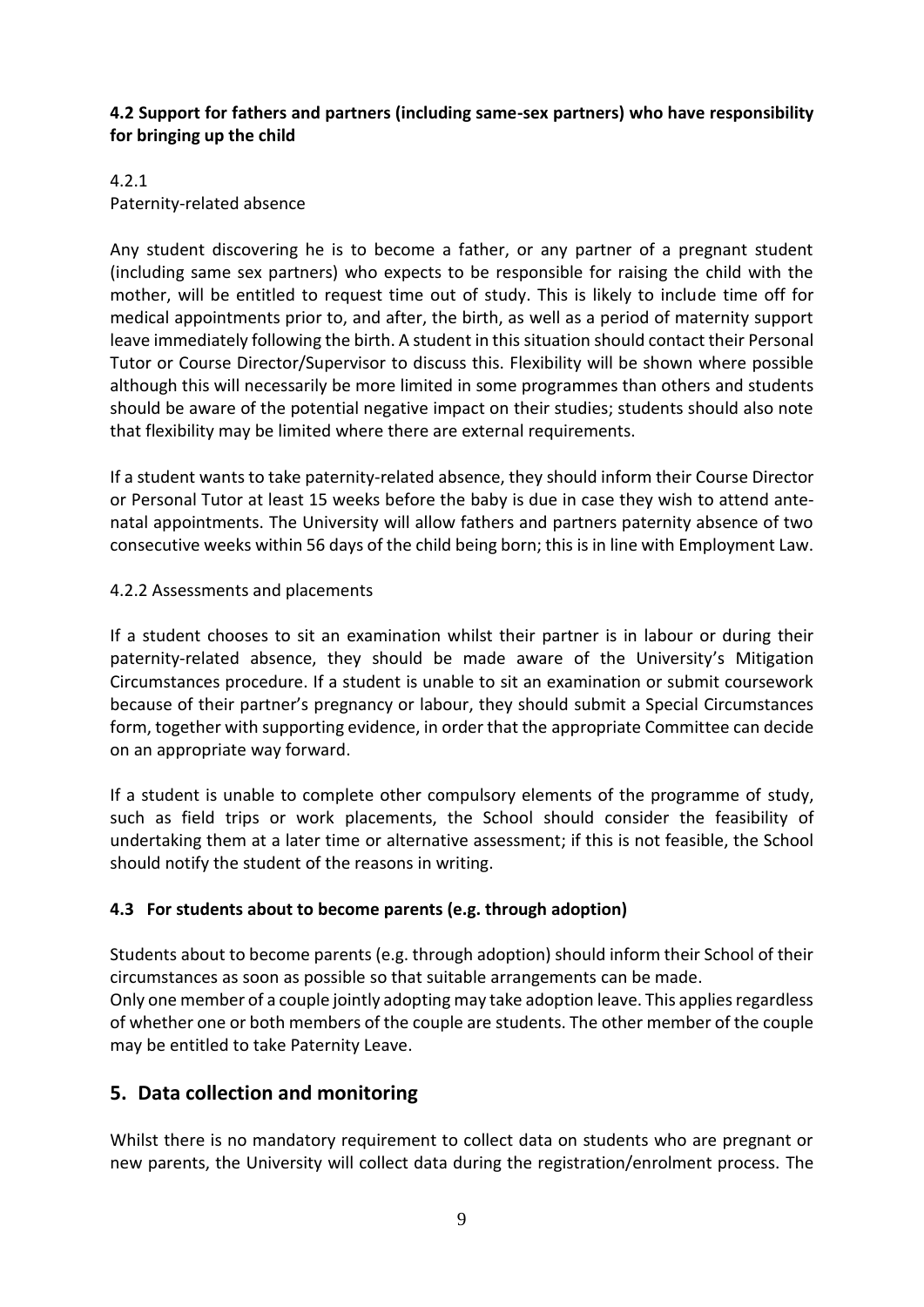Head of Student Support will collect statistics on students in whose support they have been involved.

## **6. Complaints**

Any student who feels that the University has failed to comply with the standards of this policy may submit a complaint under the University's student complaints procedure <http://www.bangor.ac.uk/regulations/BUCode01-v201101.pdf>

It is suggested that problems are resolved as informally as possible in the first instance.

## **7. Guidance for Staff**

This section provides guidance on the support of students coming under the scope of this policy, for use by any member of staff with a role in advising or supporting students. At all times, staff must ensure those students are not treated less favourably than any other student on the basis of their circumstances. In line with the University's legal obligations, flexibility should be shown, where possible, to ensure continued learning is facilitated. Information given by students should be treated confidentially (being passed on where necessary only with the student's consent) and with sensitivity.

#### 7.1 Legal context

The Equality Act 2010 significantly strengthened legal protection for women during pregnancy and maternity which are now protected characteristics. Section 17 of the Act expands protection from discrimination to women outside the workplace and specifically mentions the higher education sector (including applicants to higher education).

Under the Act, it is unlawful for HEIs to discriminate against applicants and students in relation to admissions; the provision of education; access to any benefit, facility or service; and disciplinary proceedings.

#### 7.2 Students' decisions

When a student informs the University that she is pregnant, it is important that she receives consistent unbiased support and advice to enable her to make informed choices; it is important that she is not judged negatively or asked inappropriate questions such as "Are you sure you're ready for this at your age?"

Staff should not attempt to influence any student's decision or assume that the pregnancy is unwanted or unplanned but should provide impartial advice.

Assumptions should not be made about whether the student intends to proceed with her pregnancy on the basis of her age, disability, gender identity, race, religion or belief, socioeconomic status, sexual orientation or stage of study or research.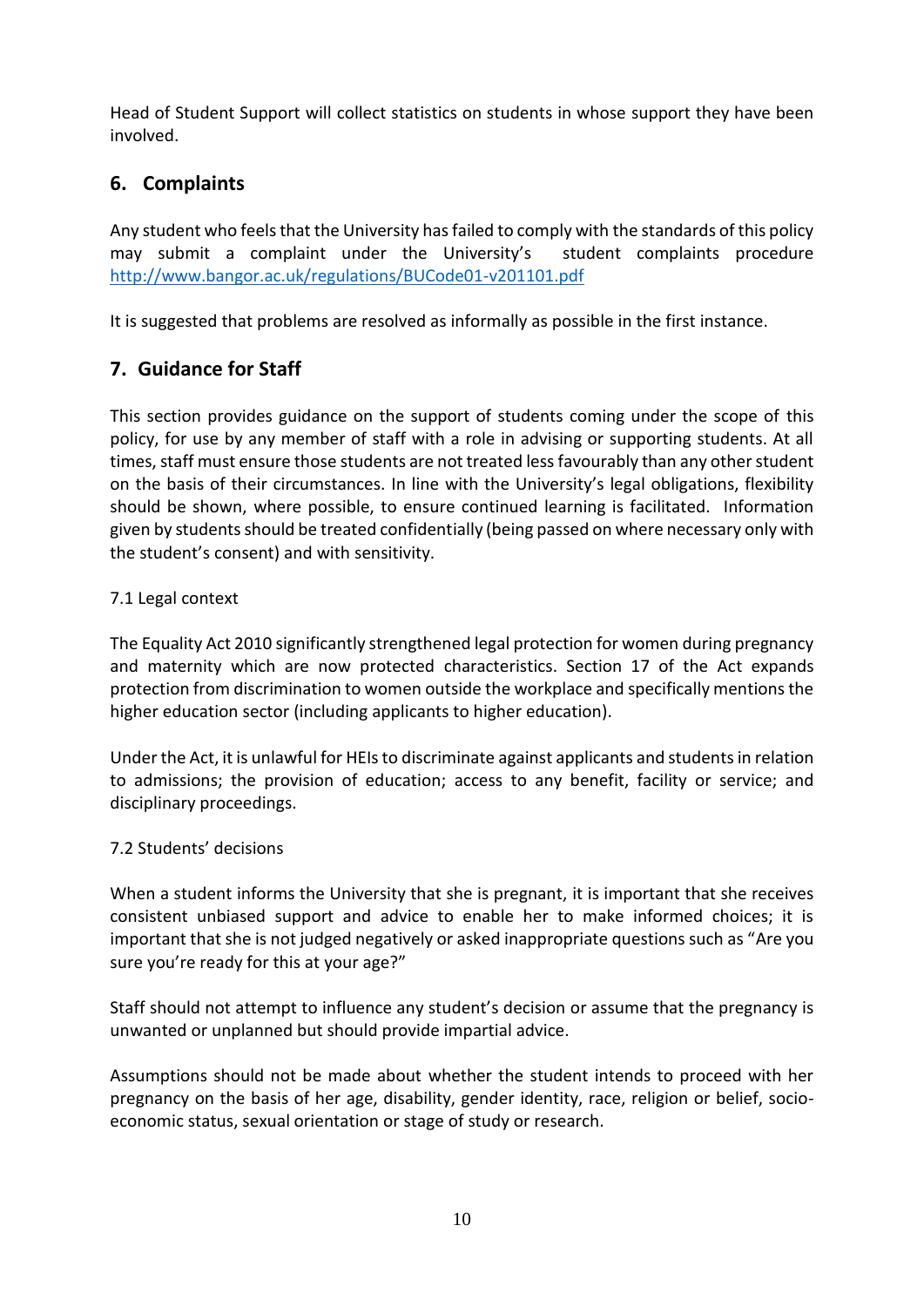#### 7.3 Supporting the student

There are a number of measures that can be used in order to enable the student's continuation of study for as long a period as is safe and to support the student before and after a period of interruption of studies. These include:

• Allowing time out of study (for a pre-determined amount of time) for the birth and a period of time thereafter; for extended periods of absence an interruption of studies should be arranged (through Student Services for undergraduates and course Director or Supervisor for postgraduate students), but see the University's Policy for Approving Interruptions to Studies <http://www.bangor.ac.uk/regulations/BUProc07-v201501.pdf>

• Prior to and after the birth, giving permission for periods of absence for medical appointments, and making arrangements for the student to catch up on missed classes

• Extensions to deadlines can be authorised if the student's circumstances make it difficult for them to be met.

• Allowing resit examinations to be counted as first attempts where the pregnancy or birth prevents the student from taking them at the usual first attempt

• Consideration of any requests from undergraduate students to transfer to part-time study, where this is possible (although the student should bear in mind the financial implications of this course of action). Staff should refer the student to the Student Support Team for advice in these circumstances.

For International students, visa implications need to be considered before a change of mode of attendance can be agreed as their visa status may not permit part-time study, in such cases, students should be referred to the International Student Welfare Team.

• Offering support to help the student reintegrate to their studies after any period of prolonged absence

It is important to take the views and wishes of the student into account, rather than applying a standard set of arrangements. All decisions taken should be based on discussion with the student.

Whilst an appropriate degree of flexibility should be exercised, care must be taken to ensure that academic standards are not compromised. A balance must be achieved between ensuring the student is not disadvantaged and giving undue special treatment. It is not necessary for the University to grant every request made, although efforts should be made to meet reasonable requests. Requests should not be refused solely on the basis of being too costly to implement, although this will necessarily be considered when assessing the overall 'reasonableness' of a request. If any request is refused, the reasons for the refusal should be provided in writing to the student.

Where specific arrangements are required to be put in place for a student who is already granted additional arrangements (e.g. on the grounds of disability), these should be kept